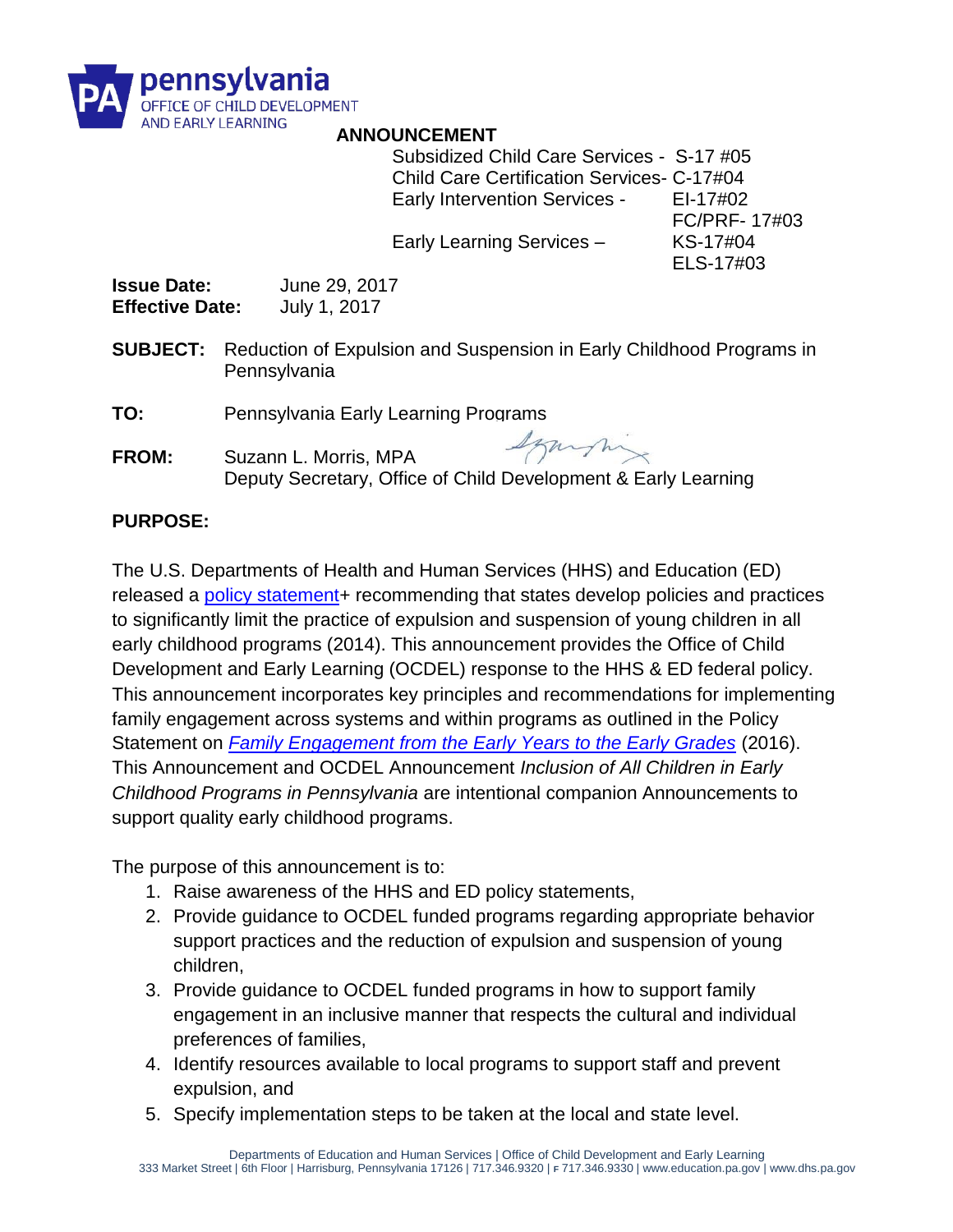# **BACKGROUND:**

HHS and ED provide federal funding to a wide variety of Pennsylvania early childhood programs and initiatives, including Child Care Works; Child Care Certification; Early Head Start; Head Start; Early Intervention (EI); Home Visiting Programs, and Keystone STARS. As a recipient of these federal funds, OCDEL is acting on the recommendations to develop and disseminate a program policy statement to early childhood programs who are recipients of these funds through OCDEL. This OCDEL announcement also applies to programs receiving state funding including Head Start Supplemental Assistance Program, Pennsylvania Pre-K Counts, and Family Centers (which receives both federal and state funding).

Recent data indicate that expulsions and suspensions occur at high rates in preschool settings and are associated with negative educational and life outcomes. In addition, racial and gender disparities often exist in these practices (U.S. Department of Education, 2014). Although the national incidence data specifically addresses preschool, this announcement and the recommended strategies are intended to also prevent suspension and expulsion of infants and toddlers.

For the purposes of this announcement, expulsion is the complete and permanent removal of a child from an early childhood program because of challenging behavior or non-infectious health condition. Suspension is an action that is administered as a consequence of a child's inappropriate behavior and requires that a child not be present in the classroom or the program for a specified period of time (Morrison & Skiba, 2001). All of the following actions are included in this definition of suspension:

- 1. Excluding a child from the classroom, whether by placing him/her in another part of the building, or excluding the child from the building;
- 2. Sending a child home early or limiting the number of hours per day (s)he can attend; or
- 3. Un-enrolling a child because (s)he is "not a good fit" with the program.

## **DISCUSSION:**

OCDEL's vision is to support families and their children, from prenatal through school age, by using data, research, and stakeholder guidance to assure high-quality services. Through our mission, OCDEL is committed to provide families with access to highquality services and the supports needed to participate in play and learning activities that will prepare children for school and life success.

Suspension and expulsion does nothing to teach appropriate behavior and denies children the opportunity to access the benefits of an early childhood program. In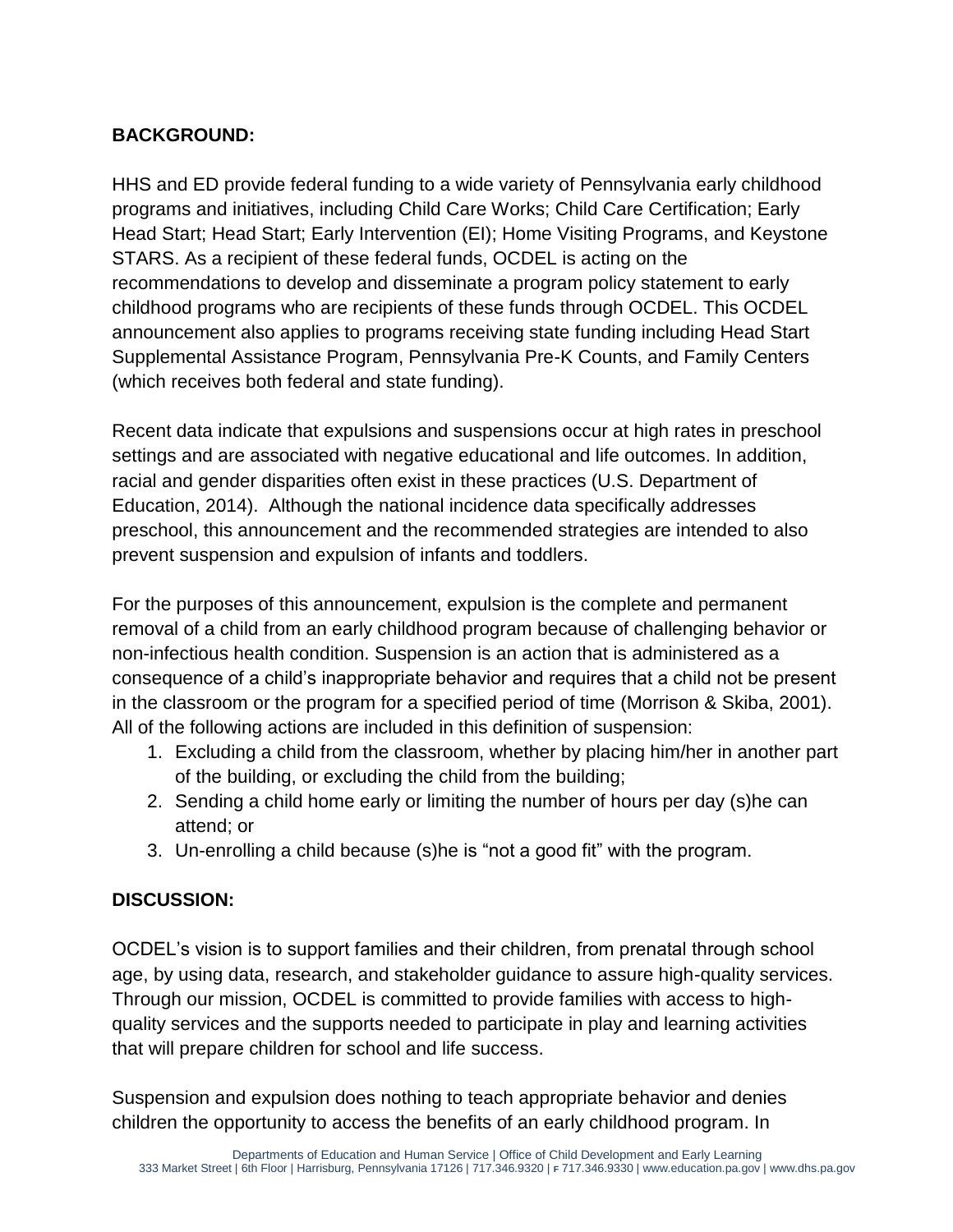January 2014, HHS and ED developed recommendations and guidance for improving school climate and discipline. This information, contained within *[Guiding Principles: A](https://www2.ed.gov/policy/gen/guid/school-discipline/guiding-principles.pdf)  [Resource Guide for Improving School Climate and Discipline,](https://www2.ed.gov/policy/gen/guid/school-discipline/guiding-principles.pdf)* includes the following objectives:

- 1. Create positive climates and focus on prevention.
- 2. Develop clear, appropriate, and consistent expectations and consequences to address disruptive behaviors.
- 3. Ensure fairness, equity, and continuous improvement. (p. 1)

These objectives apply equally to all settings that serve young children and require support for the adults, as well as the children, in those settings.

Research indicates that family engagement in a child's learning and development impacts lifelong health, developmental, and academic outcomes, and that families are children's first and most important teachers, advocates, and nurturers. The term "family" is inclusive of all adults who interact with early childhood systems in support of their child, to include biological, adoptive, and foster parents; grandparent; legal and informal guardians; and adult siblings. Family engagement also includes processes for families to participate in the development of the policies and procedures of an organization as well as in the individual educational planning for their child.

Establishing positive relationships with families requires that providers are culturally and linguistically responsive to the children and families they serve. Culture refers to integrated patterns of human behavior that include the language, thoughts, communications, actions, customs, beliefs, values and institutions of racial, ethnic, religious, or social groups. When families are invited to share information about their children and their experiences, providers gain a better understanding of children's cultural and linguistic backgrounds and learning preferences. Cultural and linguistic responsiveness also requires that systems, programs and personnel recognize their own cultures and biases, and work to value differing cultures and languages.

To foster commitment to a positive climate and strong relationships with families, early childhood educators have access to the following resources to address the behavioral and social needs of the children and prevent expulsion and suspension:

1. Collaboration among early childhood and other social service programs serving families with young children including EI, Early Childhood Mental Health Consultation (ECMHC), Behavioral Health, Pennsylvania Positive Behavior Support (PAPBS) Network, and other services;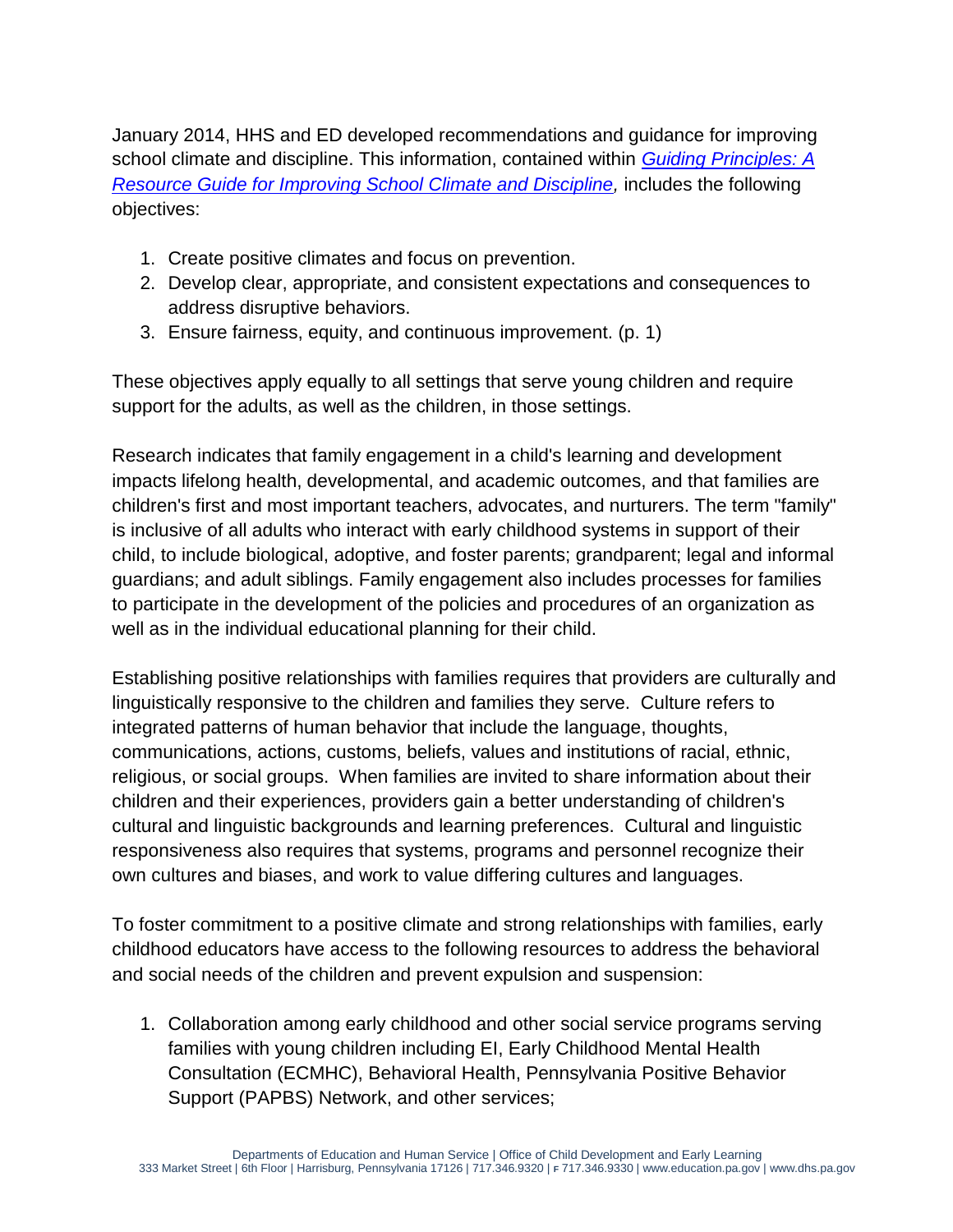- 2. Pennsylvania Learning Standards for Early Childhood (including the Partnerships for Learning); and
- 3. Professional Development and Technical Assistance available through the OCDEL Professional Development Systems.

## **NEXT STEPS:**

OCDEL shall take the following steps in order to promote practices that support the implementation of appropriate and positive behavior support practices and reduce and eventually eliminate the incidence of suspension and expulsion:

- 1. Provide individualized support from the appropriate OCDEL team that may include on site coaching and consultation, for OCDEL funded early childhood programs to help reduce and eliminate suspension and expulsion. Early childhood programs will receive support when they complete the following steps:
	- a. Maintain documentation of children who have been or are at high risk of being suspended or expelled due to behavioral or health challenges; and
	- b. Request support by reporting to OCDEL all incidents of children at high risk for expulsion or suspension or have been asked to leave care. Early Childhood programs requesting support from OCDEL with make the report by calling 1-800-692-7288. This process will become available by August 1, 2017.
- 2. Provide written guidelines for implementing this announcement.

Local programs identified in the "Background" section of this Announcement shall take the following steps in order to promote the implementation of appropriate and positive behavior support practices and to reduce the incidence of suspension and expulsion:

- 1. In collaboration with program staff and families, develop and implement a written program policy on:
	- a. How staff are to implement positive behavior strategies,
	- b. Ensuring that all families and program staff are aware of available resources, including:
		- i. Referral to EI, ECMHC, Behavioral Health, and other communitybased services, to help maintain the child in their current early childhood program; and
		- ii. Family-oriented resources regarding child development, behavior, social development and other topics.
	- c. Training activities and supports based on the current needs of the early childhood staff and the children and families they serve including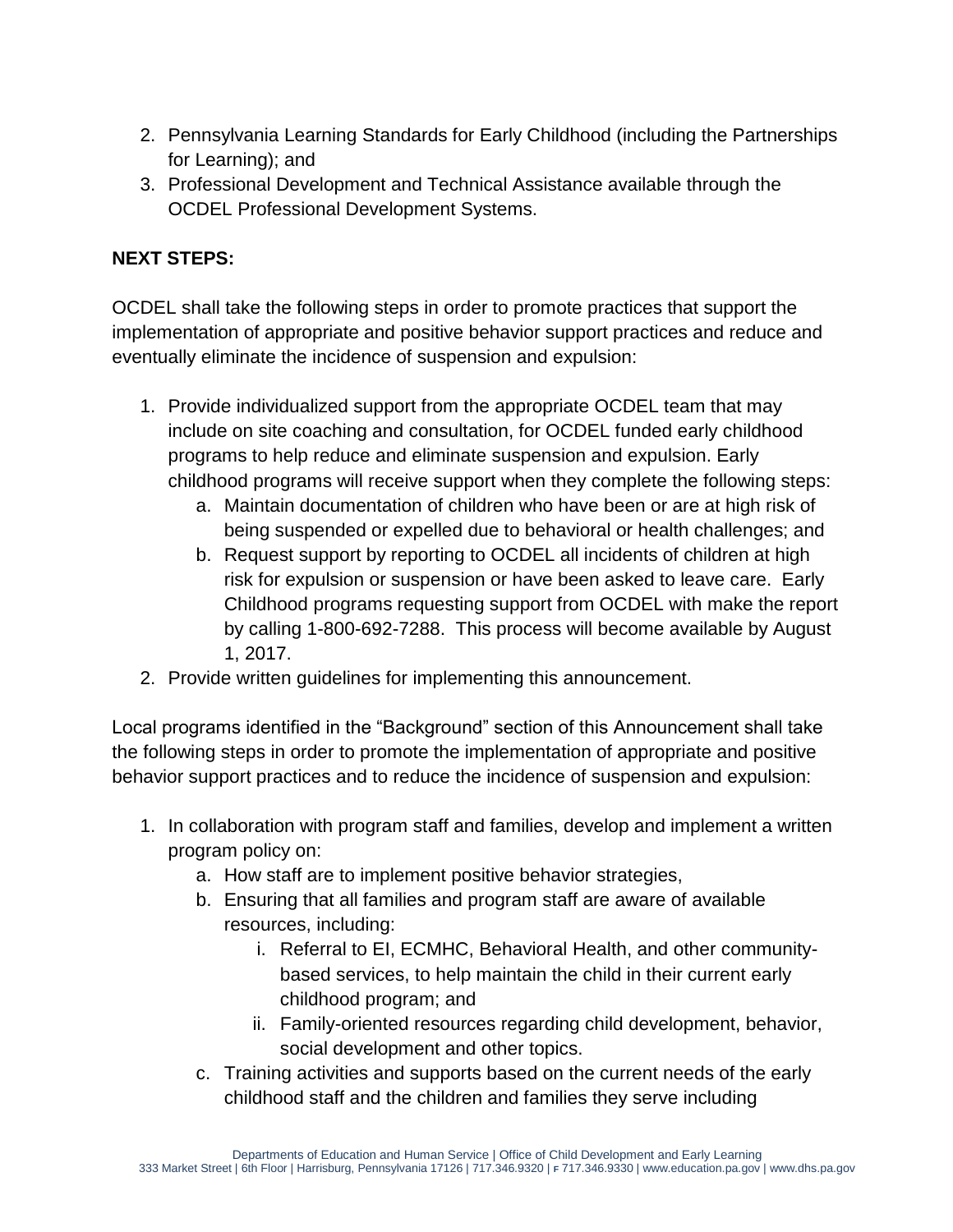implementing Program Wide Positive Behavior Interventions and Supports (PW PBIS) with the support of and as described by the PAPBS Network.

- d. Creating culturally sustaining practices such as:
	- i. Hiring practices that promote a diverse staff,
	- ii. Training staff to be culturally sustaining and linguistically responsive,
	- iii. Strategically analyzing the effects of implicit biases within program, and
	- iv. Investing and engaging in partnerships with diverse family leaders and community organizations.
- 2. In collaboration with program staff and families, establish written procedures to reduce the incidence of suspension or expulsion. Written procedures shall include:
	- a. Process for the prevention or resolution of behavioral issues that could lead to expulsion or suspension, including how staff are to engage with families and request assistance from program leadership and/or state or community resources.
	- b. Support for staff to engage in two-way communication with the child's family on challenges and successes.
	- c. Processes for providing resources to the caregivers and families of children who are facing behavioral challenges.
	- d. Specific procedures for a child with an Individualized Family Service Plan (IFSP) or Individualized Education Program (IEP) who is at risk of suspension/expulsion to ensure that the early childhood education (ECE) program contacts the EI program for assistance before the child and family are asked to un-enroll from the ECE program.
	- e. Specific to a child with an IFSP/IEP, the EI Program shall ensure the following procedures:
		- i. A request from an ECE program to the child's EI program for assistance in preventing suspension/expulsion shall result in the EI program responding to the ECE program via phone or email within 48 hours and holding an IFSP or IEP team meeting within ten EI program calendar days\* from the date of the request for assistance from the ECE program.
		- ii. If behavior was not previously identified as a special consideration on the IFSP or IEP prior to this request for assistance, EI must include the information in the IFSP/IEP at this time.
		- iii. The parent's procedural safeguards are followed in relation to placement changes.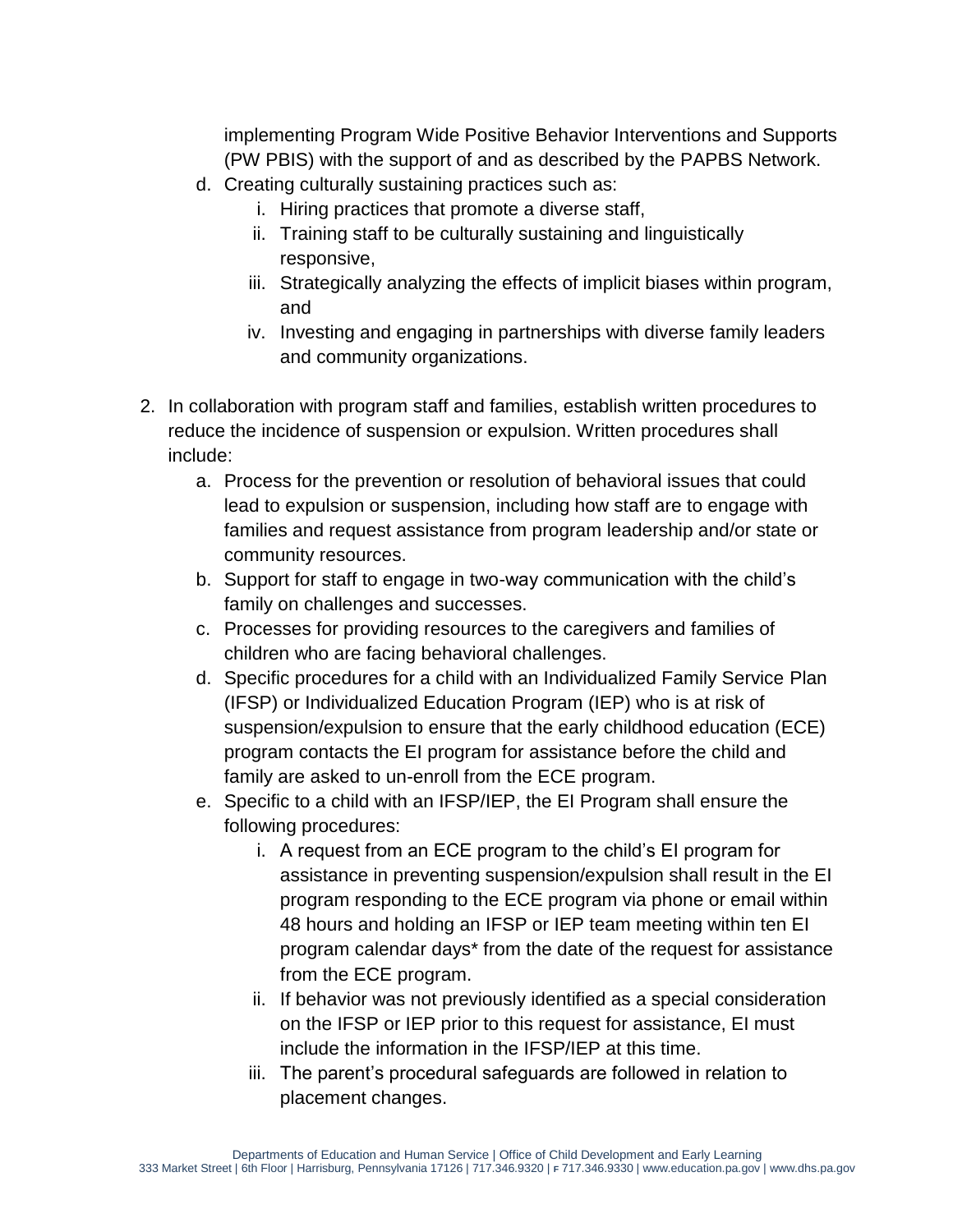- f. If a child who has not previously been enrolled in EI is at risk of suspension/expulsion, the child's family must be referred to EI and may be referred to the OCDEL ECMHC Program (if the ECE program is eligible) before the ECE program asks the family to un-enroll from the program. Documentation of the referral must be maintained in the child's record.
- g. If a child is referred to EI, and the child is found not eligible for EI , the EI program shall coordinate with their local behavior health partners and other community resources to assist families and the ECE program in identifying services for which the child, family and/or program might be eligible.
- h. Families and early childhood professionals may refer to EI and other services for young children by contacting CONNECT at 1-800-692-7288.
- 3. Share the written behavior policies and procedures described above with families and have them sign to indicate their receipt of this information. This should occur before enrollment in an ECE program and on an annual basis thereafter.
- 4. Develop a process to record suspension and expulsions within the ECE program.

In any case in which a particular program requirement, whether promulgated at the federal, state or local level, exceeds the protections for children and families found in this announcement, the more protective requirement shall be implemented.

*\* Preschool EI calendar is the number of days and the length of days in a preschool calendar which extends over an entire 12-month program year*. *Please work with your local Preschool EI program regarding this timeline.* 

#### **RESOURCES:**

PA Keys to Quality Professional Development System and Technical Assistance System [www.pakeys.org.](file:///C:/Users/marhal/AppData/Local/Microsoft/Windows/INetCache/Content.Outlook/H49D9SRA/www.pakeys.org)

OCDEL Early Childhood Mental Health Consultation Project [www.pakeys.org/pages/get.aspx?page=Programs\\_ECMH](http://www.pakeys.org/pages/get.aspx?page=Programs_ECMH)

Early Intervention Technical Assistance Program [www.eita-pa.org](file:///C:/Users/marhal/AppData/Local/Microsoft/Windows/INetCache/Content.Outlook/H49D9SRA/www.eita-pa.org)

Pennsylvania Positive Behavior Support (PAPBS) Network [www.papbs.org](http://www.papbs.org/)